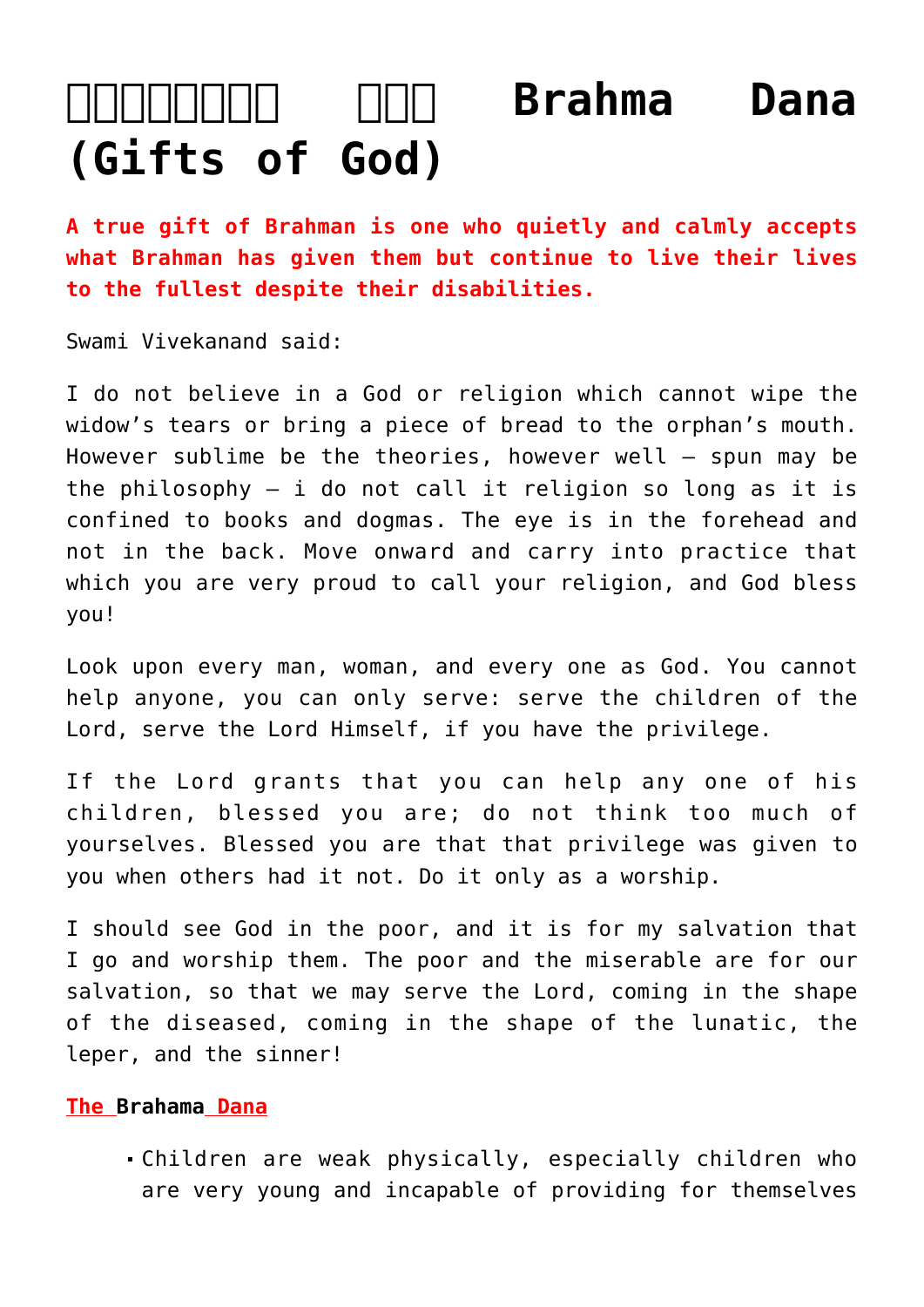physically.But young children are the strongest of all people spiritually and their wonderful delightful nature is the true face of [Brahman.](http://aryadharma.world/brahman/)

But the true gifts of [God](http://aryadharma.world/brahman/) are the destitute, orphans, abused and poverty stricken children. These [children](http://aryadharma.world/children/) and also fortunate children must be treated with the greatest of care, kindness, respect, trust and attention.

It is really true, the way that children are treated between the ages of 2 and 10 is how they will eventually turn out as adults.

**[Walt Whitman](http://en.wikipedia.org/wiki/Walt_Whitman) said:**

**There was a [child](http://aryadharma.world/children/) went forth every day, and the first object he looked upon and received with wonder or pity or love or dread, that object he became, and that object became part of him for the day or a certain part of the day….or for many years or stretching cycles of years.**

Hence we if want to minimise violent crimes and other serious crimes by these same [children](http://aryadharma.world/children/) when they grow up into adults, in the first place, children should never be exposed to this either personally or to witness such crimes.

The disabled are weak physically or mentally. But they are the most strong spiritually which matters much more than physical or mental strength.We should not sympathise with disabled people, we should admire and learn from them.

**The disabled have no use for our sympathy, they are in no way lesser than us.**

**We should not call them disabled, we should call them [Brahma](http://aryadharma.world/brahman/) Dana.**

In fact they are stronger than us and we should marvel at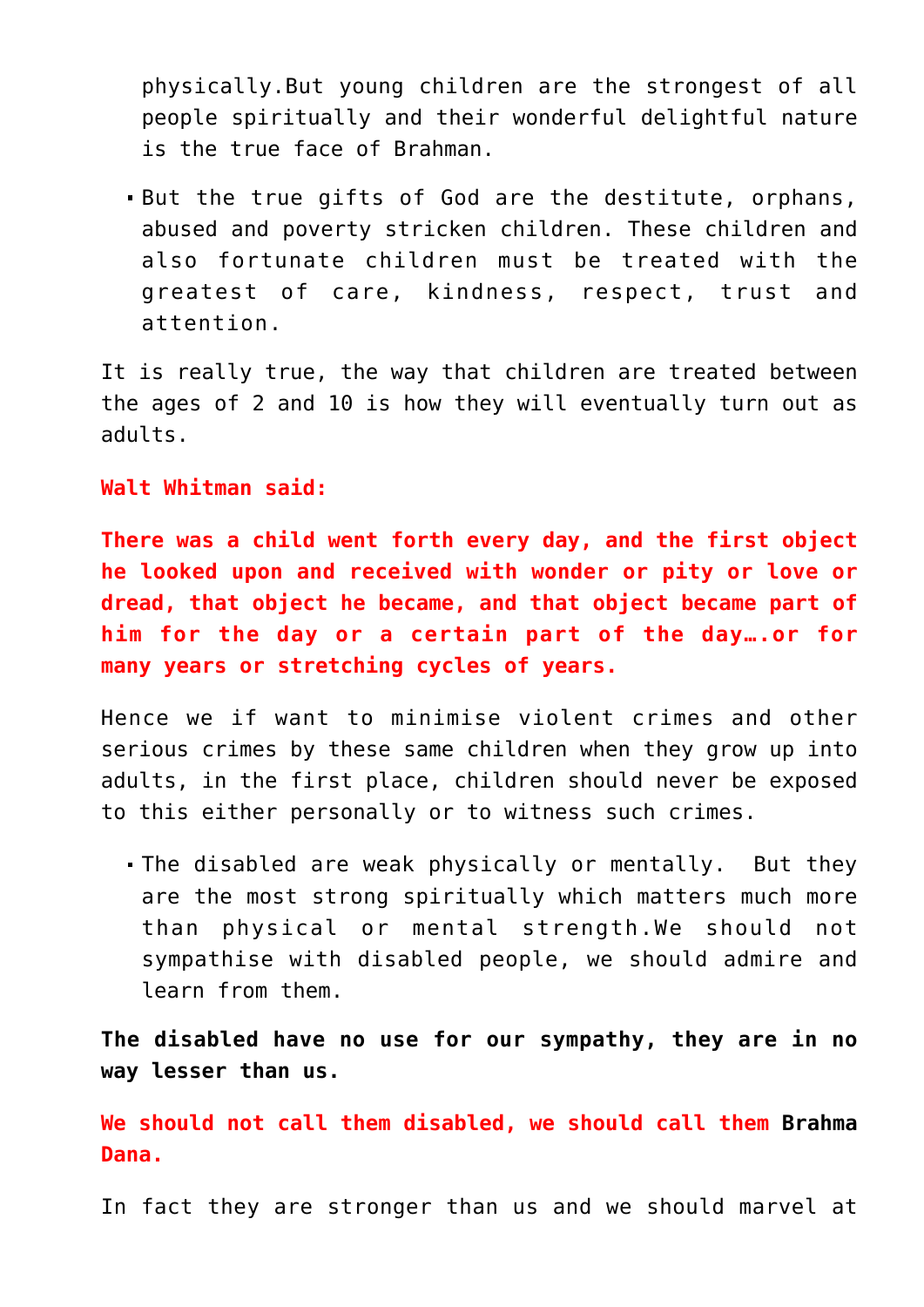their inherent sense of happiness and spiritual strength to make the best of what life offers them even despite their disabilities.

The so called "handicap" would probably put us so called "normal" people in deep depression and a feeling of worthlessness if the same were to happen to us.

- The old and sick who can no longer take care of themselves are gifts of [God.](http://aryadharma.world/brahman/)
- Women and men who are destitute are gifts of God.
- Poor single parents especially poor women single parents are gifts of God.
- Destitute old and disabled animals and other animals especially those that we use for work, meat and clothing are also gifts of God and should not be made to suffer and should be taken care of.

**The Brahma Dana (Gifts of God) need to be worshiped by loving, respecting and taking good care of them – they are the true Representatives of [Brahman.](http://aryadharma.world/brahman/)**

Johnny Cash also has **[this wonderful song](http://www.youtube.com/watch?v=tTwAKf0OLo4) to describe who [God](http://aryadharma.world/brahman/) really is.**

[Here are the words of the song – The Christmas Guest.](http://www.songlyrics.com/johnny-cash/the-christmas-guest-lyrics/)

So he went to his room and he knelt down to pray And he said "Dear Lord, why did You delay? What kept You from comin' to call on me? For I wanted so much Your Face to see" When softly in the silence, a voice he heard "Lift up your head, for I kept my word Three times my shadow crossed your floor And three times I came to your lonely door I was the beggar with bruised, cold feet And I was the woman you gave somethin' to eat